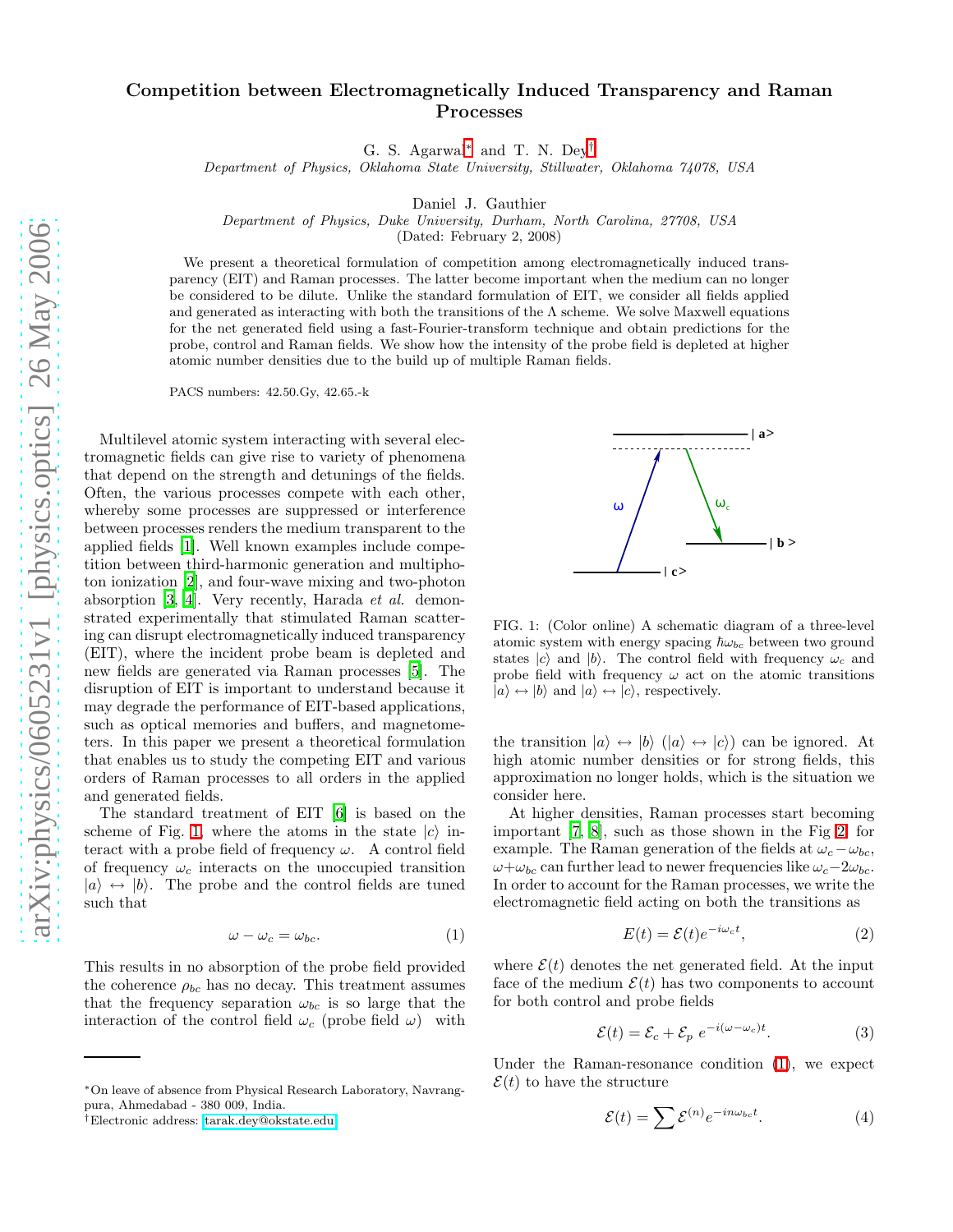

<span id="page-1-0"></span>FIG. 2: (Color online) Diagrammatic explanation of the (a) Stokes and (b) anti-Stokes processes. The intermediate state is denoted by  $|a\rangle$ .



<span id="page-1-1"></span>FIG. 3: (Color online) Three-level  $\Lambda$  system interacting with the space-time dependent field  $E(z,t)$  on both the optical transitions.

Thus,  $\mathcal{E}^{(-1)}$  gives the strength of the Stokes process of the Fig. [2\(](#page-1-0)a);  $\mathcal{E}^{(+2)}$  gives the strength of the process of the Fig. [2\(](#page-1-0)b); and  $\mathcal{E}^{(+1)}$  describes the changes in the probe field. For low atomic number densities, we expect the usual results and therefore  $\mathcal{E}^{(+1)} \approx \mathcal{E}$  and  $\mathcal{E}^{(0)} \approx \mathcal{E}_c$ .

To calculate the net generated field  $\mathcal{E}(t)$  for arbitrary atomic number density, we have to solve the coupled Maxwell and density matrix equations. We consider now the situation as shown schematically in the Fig. [3.](#page-1-1) The applied field  $E(z, t)$  couples the excited state  $|a\rangle$  to both ground states  $|b\rangle$  and  $|c\rangle$ . Here  $2\gamma$ 's represents rates



<span id="page-1-4"></span>FIG. 4: (Color online) Amplitudes of different Fourier components of the net generated field as a function of the atomic density of the medium. The normalized propagation length  $\alpha\zeta/\gamma = 200$  is equivalent to actual length of the medium  $\text{L} = 7.13 \text{ cm}$  with an atomic density of  $n = 10^{10} \text{ atoms/cm}^3$ . The other parameters of the above graph are chosen as: input Rabi frequency  $\Omega_{\mathcal{E}} = 0.5\gamma, \ \mathcal{E}_{p}/\mathcal{E}_{c} = 0.5, \ \Delta_{c} = 0.0,$  $\gamma = 9.475 \times 10^6$ ,  $\Gamma_{bc} = 0.0$ ,  $\omega_{bc} = 100\gamma$  and  $\lambda = 766.4$  nm.

of spontaneous emission. In a frame rotating with the frequency  $\omega_c$  the density matrix equation for the atomic system are given by

<span id="page-1-2"></span>
$$
\dot{\rho}_{aa} = i\Omega_{\mathcal{E}} (\rho_{ba} + \rho_{ca}) - i\Omega_{\mathcal{E}}^* (\rho_{ab} + \rho_{ac}) - 4\gamma \rho_{aa} ,
$$
\n
$$
\dot{\rho}_{bb} = i\Omega_{\mathcal{E}}^* \rho_{ab} - i\Omega_{\mathcal{E}} \rho_{ba} + 2\gamma \rho_{aa} ,
$$
\n
$$
\dot{\rho}_{ab} = -[2\gamma - i\Delta_c] \rho_{ab} + i\Omega_{\mathcal{E}} (\rho_{bb} - \rho_{aa}) + i\Omega_{\mathcal{E}} \rho_{cb} ,
$$
\n
$$
\dot{\rho}_{ac} = -[2\gamma - i(\Delta_c - \omega_{bc})] \rho_{ac} + i\Omega_{\mathcal{E}} \rho_{bc} + i\Omega_{\mathcal{E}} (\rho_{cc} - \rho_{aa}) ,
$$
\n
$$
\dot{\rho}_{bc} = -(\Gamma_{bc} + i\omega_{bc}) \rho_{bc} + i\Omega_{\mathcal{E}}^* \rho_{ac} - i\Omega_{\mathcal{E}} \rho_{ba} ,
$$

where the detuning  $\Delta_c$  and the space and time dependent Rabi frequency  $\Omega_{\mathcal{E}}$  of the generated fields are defined by

$$
\Delta_c = \omega_c - \omega_{ac}; \quad \Omega_{\mathcal{E}}(z, t) = \frac{\vec{d} \cdot \vec{\mathcal{E}}}{\hbar}.
$$
 (6)

For simplicity, we have assumed  $\vec{d}_{ab} = \vec{d}_{ac} = \vec{d}$ . The elements  $\rho_{ac}$  and  $\rho_{ab}$  in the original frame can be obtained by multiplying the solution of Eqs. [\(5\)](#page-1-2) by  $e^{-i\omega_c t}$ . The induced polarization  $\vec{P}$  is given by

$$
\vec{\mathcal{P}} = \left(\vec{d\rho}_{ab} + \vec{d\rho}_{ac}\right) e^{-i\omega_c t}.\tag{7}
$$

<span id="page-1-3"></span>The Maxwell equations in the slowly varying envelope approximation lead to the following equation for the generated field

$$
\left(\frac{\partial\Omega_{\mathcal{E}}}{\partial z} + \frac{\partial\Omega_{\mathcal{E}}}{\partial ct}\right) = i\frac{\alpha}{2} \left(\rho_{ac} + \rho_{ab}\right),\tag{8}
$$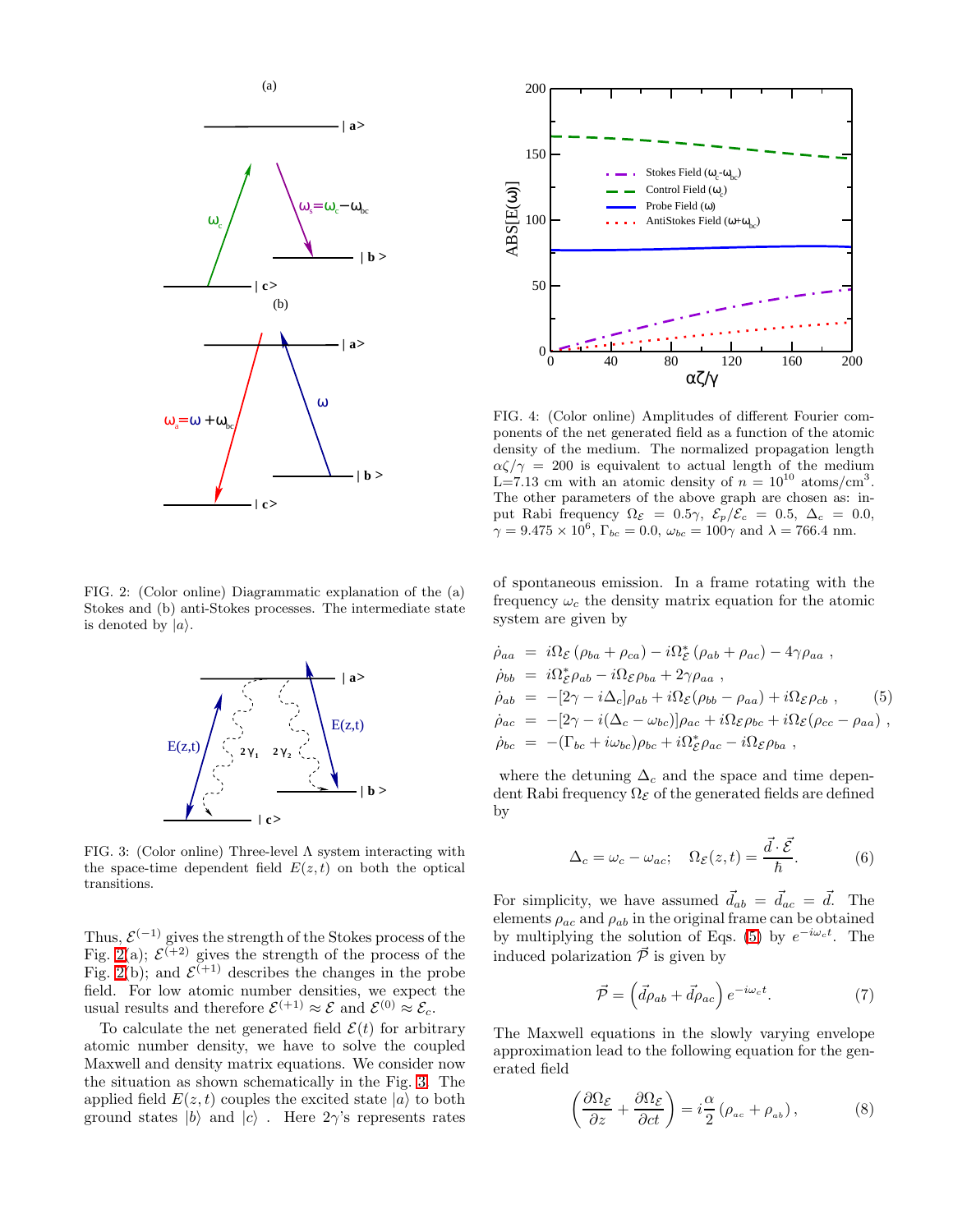



<span id="page-2-1"></span>FIG. 6: (Color online) The amplitudes of hyper Raman components at frequencies ( $\omega_c - 2\omega_{bc}$ ), ( $\omega + 2\omega_{bc}$ ) as a function of the atomic density. All parameters are same as in Fig. [\(5\)](#page-2-0).

<span id="page-2-0"></span>FIG. 5: (Color online) The spectral amplitudes of different fields are plotted against the atomic density of the medium. The normalized propagation length  $\alpha\zeta/\gamma = 2000$  is equivalent to actual length of the medium L=7.1 cm when the atomic density  $n = 10^{11}$  atom/cm<sup>3</sup>. The other parameters are chosen as: input Rabi frequency  $\Omega_{\mathcal{E}} = 0.5\gamma$ ,  $\mathcal{E}_p/\mathcal{E}_c = 0.5$ ,  $\Delta_c = 0.0$ ,  $\Gamma_{bc} = 0.0$  and  $\omega_{bc} = 100\gamma$ .

where  $\alpha$  is given by

$$
\alpha = 3\lambda^2 n\gamma/4\pi,\tag{9}
$$

and n is the atomic density. The coupled equations  $(5)$ and [\(8\)](#page-1-3) are solved in the moving coordinate system

$$
\tau = t - \frac{z}{c}; \ \zeta = z. \tag{10}
$$

We have numerically solved the coupled set of equations when all the atoms are initially in the state  $|c\rangle$  and when the fields at the input face of the medium are given by [\(3\)](#page-0-4). We calculate  $\mathcal{E}(l, \tau)$  and do a fast Fourier transform to obtain the different Fourier components of the field at the output face of the medium. This procedure enables us to find how the probe and control fields evolve and determine when the Raman processes become important. In the simulations, we have used parameters that are appropriate for  ${}^{39}$ K vapor [\[8\]](#page-3-7) to avoid numerical problems. In this situation, the spontaneous decay rate of the excited state  $|a\rangle$  4 $\gamma = 3.79 \times 10^7$  rad/s and the wavelength for the ground state  $|c\rangle$  to excited state  $|a\rangle$ transition  $\lambda = 766.4$  nm.

EIT Vs Raman Processes In this section, we present the results of numerical calculations. In Fig. [4,](#page-1-4) we show result for the low-density regime. In this region, we notice almost no change in the probe field and thus EIT dominates. It is also seen that the Raman processes slowly start to build up, leading to the drop in the control field amplitude.

We next consider the high-density regime, as shown in Fig. [5.](#page-2-0) This is the region when multiple Raman processes build up significantly [\[9\]](#page-3-8). Our numerical results are in broad agreement with the observations of Harada et al.[\[5\]](#page-3-4) where they observe the depletion of the probe field and the generation of the Stokes field at  $(\omega_c - \omega_{bc})$ . In particular, we see in fig. [5](#page-2-0) that the generation of radiation at  $(\omega_c - \omega_{bc})$  is very important and the probe beam is depleted. We also notice a new feature - the probe exhibits some oscillatory character before dying out. This oscillation is due to the fact that any population that is transferred to the state  $|b\rangle$  can produce a field at the probe frequency via the Raman process. When this happens, the control field amplitude falls.

In Fig. [6,](#page-2-1) we show the build up of several hyper-Raman processes. The effect of a buffer gas on the generated field is shown in Fig. [7,](#page-3-9) where it is seen that the amplitude of the probe field depletes faster in the presence of buffer a gas. On comparison of Fig. [5](#page-2-0) and Fig. [7,](#page-3-9) we see that the amplitudes of the probe field and the generated Raman field become equal at  $\alpha\zeta/\gamma = 272$  (without buffer gas) and 84 (with buffer gas). This is in agreement with the observation in Ref.[\[5\]](#page-3-4).

In conclusion, we have investigated competition between electromagnetically induced transparency and Raman processes in a  $\Lambda$  system due to the cross talk among the optical transitions. We have demonstrated that the EIT-induced probe spectrum is very pronounced in comparison to the higher order Raman sidebands for a low atomic number density. However, the generated Raman fields become dominant for an atomic number density that is only ten times higher.